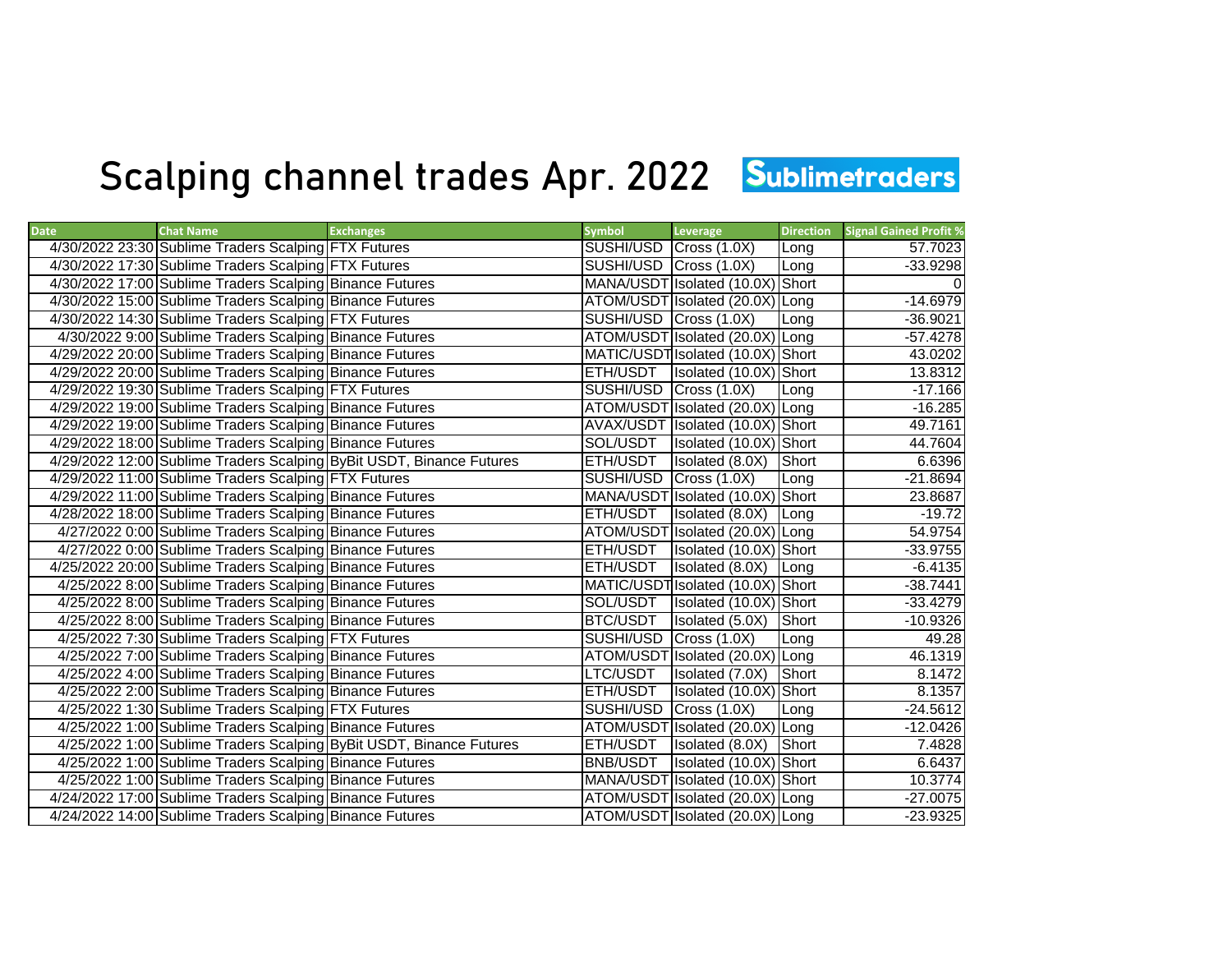| 4/22/2022 20:00 Sublime Traders Scalping Binance Futures |                                                                      |                 | LTC/USDT   Isolated (7.0X) Short  |               | 12.8134    |
|----------------------------------------------------------|----------------------------------------------------------------------|-----------------|-----------------------------------|---------------|------------|
|                                                          | 4/22/2022 17:00 Sublime Traders Scalping ByBit USDT, Binance Futures | ETH/USDT        | Isolated (8.0X)                   | Short         | 3.757      |
| 4/22/2022 0:00 Sublime Traders Scalping Binance Futures  |                                                                      |                 | ATOM/USDT Isolated (20.0X) Long   |               | $-12.0172$ |
|                                                          | 4/21/2022 20:00 Sublime Traders Scalping Binance Futures, ByBit USDT | ETH/USDT        | Isolated (8.0X)                   | Short         | 8.6183     |
| 4/21/2022 14:00 Sublime Traders Scalping Binance Futures |                                                                      | ETH/USDT        | Isolated (10.0X) Long             |               | $-14.9357$ |
| 4/21/2022 13:00 Sublime Traders Scalping Binance Futures |                                                                      | ETH/USDT        | Isolated (8.0X)                   | Long          | $-13.717$  |
| 4/21/2022 12:00 Sublime Traders Scalping Binance Futures |                                                                      | BTC/USDT        | Isolated (5.0X) Long              |               | $-3.1751$  |
| 4/20/2022 12:00 Sublime Traders Scalping Binance Futures |                                                                      | <b>BTC/USDT</b> | Isolated (5.0X) Long              |               | $-9.2136$  |
| 4/20/2022 0:00 Sublime Traders Scalping Binance Futures  |                                                                      |                 | ATOM/USDT Isolated (20.0X) Short  |               | 13.1334    |
| 4/19/2022 14:00 Sublime Traders Scalping Binance Futures |                                                                      | ETH/USDT        | Isolated (8.0X) Long              |               | 3.0753     |
| 4/18/2022 6:00 Sublime Traders Scalping Binance Futures  |                                                                      | SOL/USDT        | Isolated (10.0X) Short            |               |            |
| 4/18/2022 6:00 Sublime Traders Scalping Binance Futures  |                                                                      | BTC/USDT        | Isolated (5.0X)                   | Short         | $-12.119$  |
| 4/18/2022 6:00 Sublime Traders Scalping Binance Futures  |                                                                      | ETH/USDT        | Isolated (10.0X) Short            |               | $-1.5232$  |
| 4/18/2022 5:00 Sublime Traders Scalping Binance Futures  |                                                                      |                 | MANA/USDT Isolated (10.0X) Short  |               | $-23.1112$ |
| 4/18/2022 5:00 Sublime Traders Scalping Binance Futures  |                                                                      |                 | ATOM/USDT Isolated (20.0X) Long   |               | 58.3222    |
|                                                          | 4/18/2022 5:00 Sublime Traders Scalping ByBit USDT, Binance Futures  | ETH/USDT        | Isolated (8.0X)                   | Short         | 3.2099     |
|                                                          | 4/18/2022 0:00 Sublime Traders Scalping Binance Futures, ByBit USDT  | ETH/USDT        | Isolated (8.0X)                   | Short         | 8.4567     |
| 4/17/2022 0:00 Sublime Traders Scalping Binance Futures  |                                                                      | LTC/USDT        | Isolated (7.0X)                   | Long          |            |
|                                                          | 4/14/2022 19:00 Sublime Traders Scalping Binance Futures, ByBit USDT | ETH/USDT        | Isolated (8.0X)                   | <b>TShort</b> | $-14.5622$ |
| 4/12/2022 13:00 Sublime Traders Scalping Binance Futures |                                                                      | <b>BNB/USDT</b> | Isolated (10.0X) Long             |               | $-11.5314$ |
| 4/11/2022 22:00 Sublime Traders Scalping Binance Futures |                                                                      | <b>BNB/USDT</b> | Isolated (5.0X)                   | Short         | $-11.5933$ |
|                                                          | 4/11/2022 21:00 Sublime Traders Scalping ByBit USDT, Binance Futures | ETH/USDT        | Isolated (8.0X)                   | Short         | 4.5071     |
| 4/11/2022 21:00 Sublime Traders Scalping Binance Futures |                                                                      |                 | ATOM/USDT Isolated (20.0X) Long   |               | 45.8961    |
| 4/11/2022 16:00 Sublime Traders Scalping Binance Futures |                                                                      | BTC/USDT        | Isolated (5.0X)                   | Short         | 6.3631     |
| 4/11/2022 12:00 Sublime Traders Scalping Binance Futures |                                                                      |                 | MATIC/USDT Isolated (10.0X) Short |               |            |
| 4/11/2022 10:01 Sublime Traders Scalping Binance Futures |                                                                      |                 | ATOM/USDT Isolated (20.0X) Long   |               | $-26.9237$ |
|                                                          | 4/11/2022 10:00 Sublime Traders Scalping Binance Futures, ByBit USDT | ETH/USDT        | Isolated (8.0X)                   | Short         | 6.3662     |
| 4/11/2022 10:00 Sublime Traders Scalping Binance Futures |                                                                      | ETH/USDT        | Isolated (10.0X) Short            |               | 22.8803    |
| 4/11/2022 0:01 Sublime Traders Scalping Binance Futures  |                                                                      | BTC/USDT        | Isolated (5.0X)                   | Short         | 8.4678     |
|                                                          | 4/11/2022 0:00 Sublime Traders Scalping ByBit USDT, Binance Futures  | ETH/USDT        | Isolated (8.0X)                   | Short         | 2.6618     |
| 4/10/2022 20:30 Sublime Traders Scalping Binance Futures |                                                                      | BNB/USDT        | Isolated (10.0X) Long             |               | $-12.7506$ |
| 4/10/2022 18:00 Sublime Traders Scalping Binance Futures |                                                                      | ETH/USDT        | Isolated (8.0X)                   | Long          | $-9.542$   |
| 4/8/2022 23:00 Sublime Traders Scalping Binance Futures  |                                                                      | BNB/USDT        | Isolated (5.0X)                   | Short         |            |
| 4/8/2022 2:30 Sublime Traders Scalping Binance Futures   |                                                                      | BNB/USDT        | Isolated (10.0X) Long             |               | $-18.3803$ |
| 4/7/2022 1:00 Sublime Traders Scalping Binance Futures   |                                                                      |                 | ATOM/USDT Isolated (20.0X) Long   |               |            |
| 4/7/2022 0:02 Sublime Traders Scalping Binance Futures   |                                                                      |                 | DUSK/USDT Isolated (10.0X) Short  |               | $-12.7592$ |
| 4/6/2022 17:00 Sublime Traders Scalping Binance Futures  |                                                                      |                 | ATOM/USDT Isolated (20.0X) Long   |               |            |
| 4/6/2022 17:00 Sublime Traders Scalping Binance Futures  |                                                                      |                 | AVAX/USDT Isolated (10.0X) Short  |               | 60.0012    |
|                                                          | 4/6/2022 17:00 Sublime Traders Scalping ByBit USDT, Binance Futures  | ETH/USDT        | Isolated (8.0X) Short             |               | 0          |